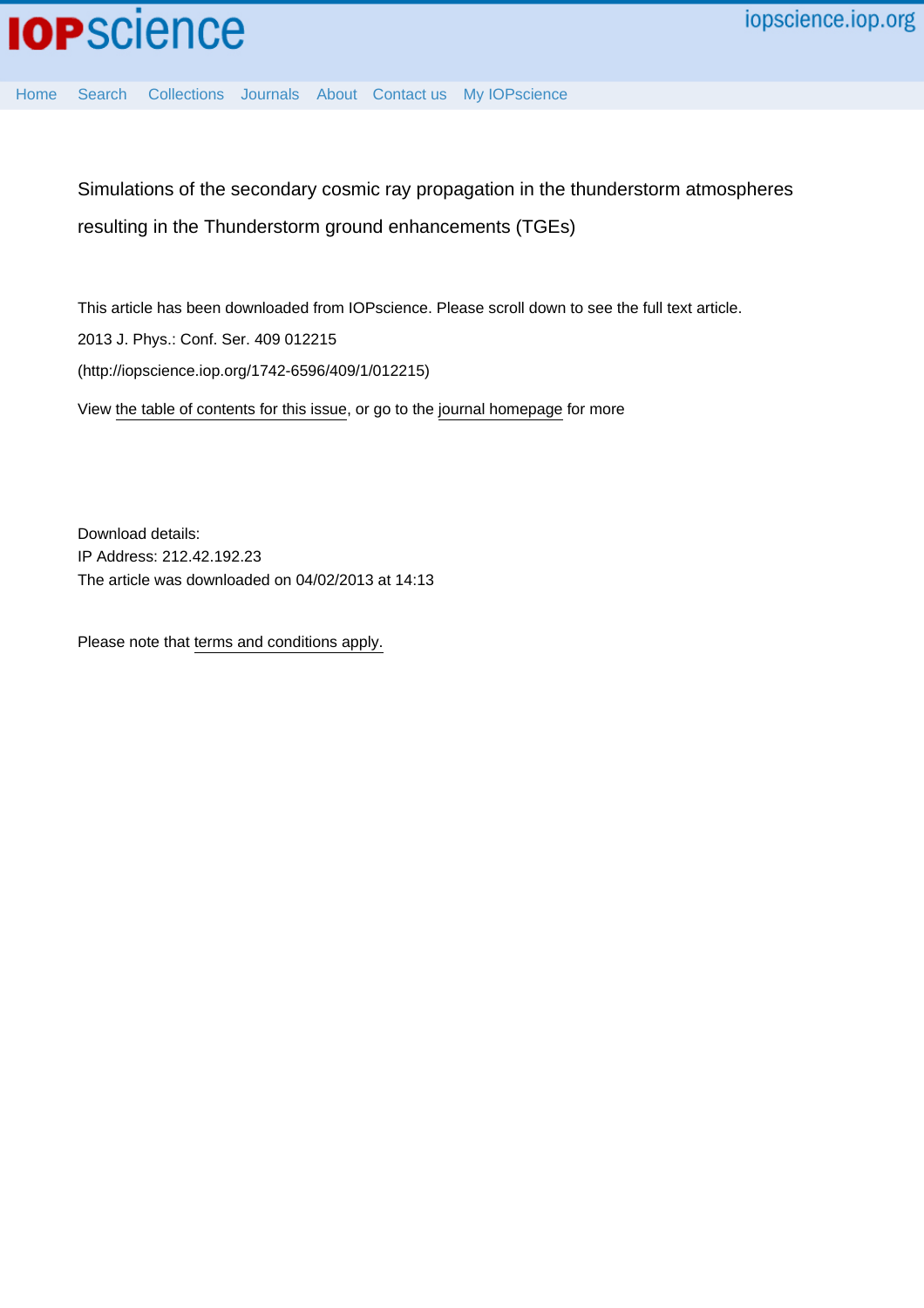# **Simulations of the secondary cosmic ray propagation in the thunderstorm atmospheres resulting in the Thunderstorm ground enhancements (TGEs)**

## **Ashot Chilingarian, LevonVanyan**

Yerevan Physics Institute

levon@yerphi.am

**Abstract**. GEANT4 simulations of the propagation of electrons in the thunderstorm atmospheres were performed to explain the Thunderstorm Ground Enhancements (TGEs), detected by the particle detectors of the Aragats Space Environmental Center (ASEC) operating at altitude 3200 m on slopes of Mt. Aragats in Armenia. The charged particle propagation and multiplication processes were simulated in the uniform electric fields of different strengths and elongation. The Gamma ray, electron and neutron energy spectra were obtained on the exit of the electrical field and beneath. Simulation results prove existence of 2 mechanisms of particle enhancements, first connected with electron – gamma ray avalanche process; and the second – with modification of energy spectra of particles in the strong electrical fields of the thunderclouds. The avalanche process can multiply number of electrons and gamma rays by several orders of magnitude well above the cosmic ray background in the energy range up to 40MeV; the energy spectra modifications lead to a few percent enhancements in the energy range up to 100MeV, as well as to depletion of the highenergy muon flux. Consequently the energy spectra at low energy are better fitted by exponential law; at high energies – by the power law.

## **1. Introduction:**

Creation of a detailed model to explain the TGE events is hampered by unknown strength and structure of the electrical field in the thunderclouds. The location and time evolution of the charged layers in the thundercloud (sources of electrical field) is very poor studied domain due to missing of suitable and reliable experimental techniques. In these circumstances the experimentation with the computer models of the propagation of radiation through thunderstorm atmosphere is only available method for developing of the quantitative models of TGE events. The theoretical knowledge on the acceleration of electrons in the atmospheric electrical fields as well as interactions of electrons, gamma rays and neutrons with atmosphere nuclei and molecules are well established and simulated in the applied program packages [1]. The limits on possible values and elongations of electrical fields are known from registered soundings of balloons launched during thunderstorms [2] and from theoretical limits [3]. The density and energy spectra of populations of cosmic rays (CR) electrons at different altitudes in the atmosphere are also very well measured in last century. Therefore, by computer experiments, assuming plausible values of strength and structure of electrical field we get valuable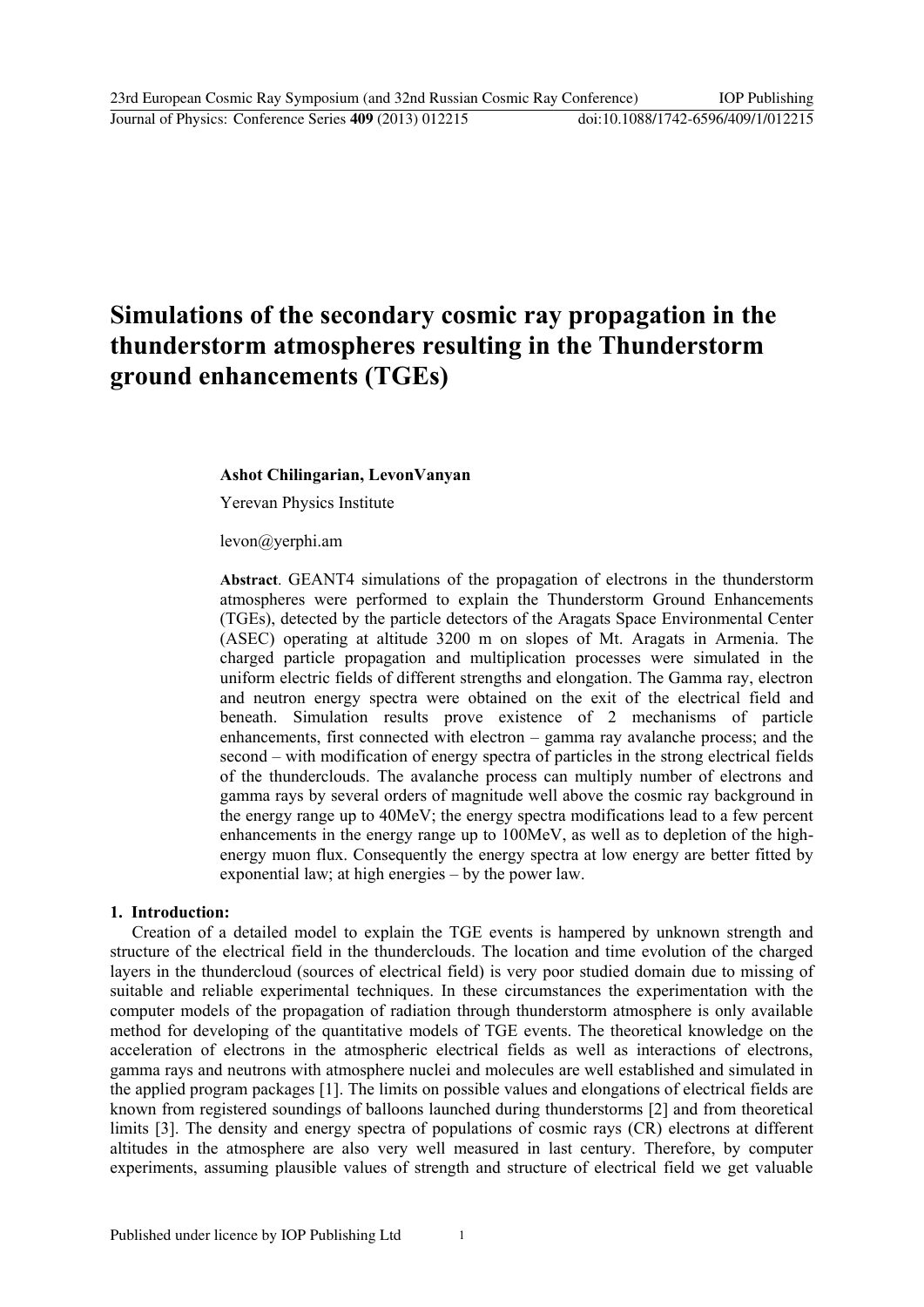| 23rd European Cosmic Ray Symposium (and 32nd Russian Cosmic Ray Conference) |                                    | <b>IOP</b> Publishing |
|-----------------------------------------------------------------------------|------------------------------------|-----------------------|
| Journal of Physics: Conference Series 409 (2013) 012215                     | doi:10.1088/1742-6596/409/1/012215 |                       |

information to be compared with experimental results. One of the first simulations [4] was performed to explain a rocket-triggered lightning experiment. From simulation experiments of Relativistic Runaway Electron Avalanche (RREA, [5], also referred as Runaway breakdown, RB – process [6]) were obtained RREA electron energy spectra approximated by the exponential function. To explain the measurements of hard gamma radiation from winter thunderstorms in Japan, (Torii et al. 2004), a tripol model of thundercloud electric field was used [7] and was obtain a significant flux of secondary bremsstrahlung gamma rays from the RREA process, some portion of which was capable to reach the ground. Another simulation code [8] estimates photon energy spectra, number of photons in the source, full bremsstrahlung energy, which in the best way fit the spectra of gamma ray flux published in [9]. The shift of the energy spectrum of the electrons/positrons and negative/positive muons entering large electrical field region in thunderclouds can lead to dips and peaks in time series of the count rates of surface particle detectors (see theory of meteorological effects in [10]. These effects were investigated in experimentally in [11] and [12].

#### **2. Simulations of the particle propagation in the electrical fields**

We used the following approximations in our simplified model of the electrical structure of the thundercloud:

Electric field within thundercloud is uniform (no "pockets" with enhanced field, and no different layers with opposite field directions). The electrical field strength of 1.8kV/cm which is greater than threshold value  $E_t \approx 1.7$ kV/cm was used. The length of electric fields equals to L = 1650m, from 5000m till 3350 above the detectors located at 3200m.

As seed particles secondary Cosmic Ray (CR) electrons in the energy range of 1-300 MeV and with fixed energy 1 MeV (simulating "pure" RREA process, ~1 MeV electrons commit minimal ionization losses in the atmosphere) were used. Incident electron spectrum was estimated by EXPACS WEB-calculator, which estimates secondary cosmic ray spectra at different altitudes and latitudes (Sato, 2009).

The following interactions were considered:

For electrons and positrons – ionization, bremsstrahlung, multiple scattering;

For positrons also –annihilation;

For gamma rays– Compton scattering, conversion, photoelectric effect, photonuclear reaction.

# **3.Electron and gamma ray energy spectra derived from simulations**

To explain numnerous TGEs detected ar Aragats Space environmental center (ASEC, [13, 14, 15]) we implement simulations using described above simple model of the electric fields in the thundercloud. Results of the simulation are posted in Fig. 1, where we can apparently see 2 modes of particle generation. The RREA mode with maximal energy of electrons is 30-40 MeV and gamma rays - 20-30 MeV and MOS (modification of spectra) mode accelerating electrons up to 60-70 MeV; gamma ray spectrum prolonged up to 80-90 MeV. The electron and gamma ray energy spectra in the energy range 1-10 MeV demonstrate large multiplication of electrons in the RREA process and huge amplitudes of the TGEs. MOS regime is fast fading after 50 MeV and needs large surfaces of particle detectors to be measured above the background of ambient population of secondary cosmic rays.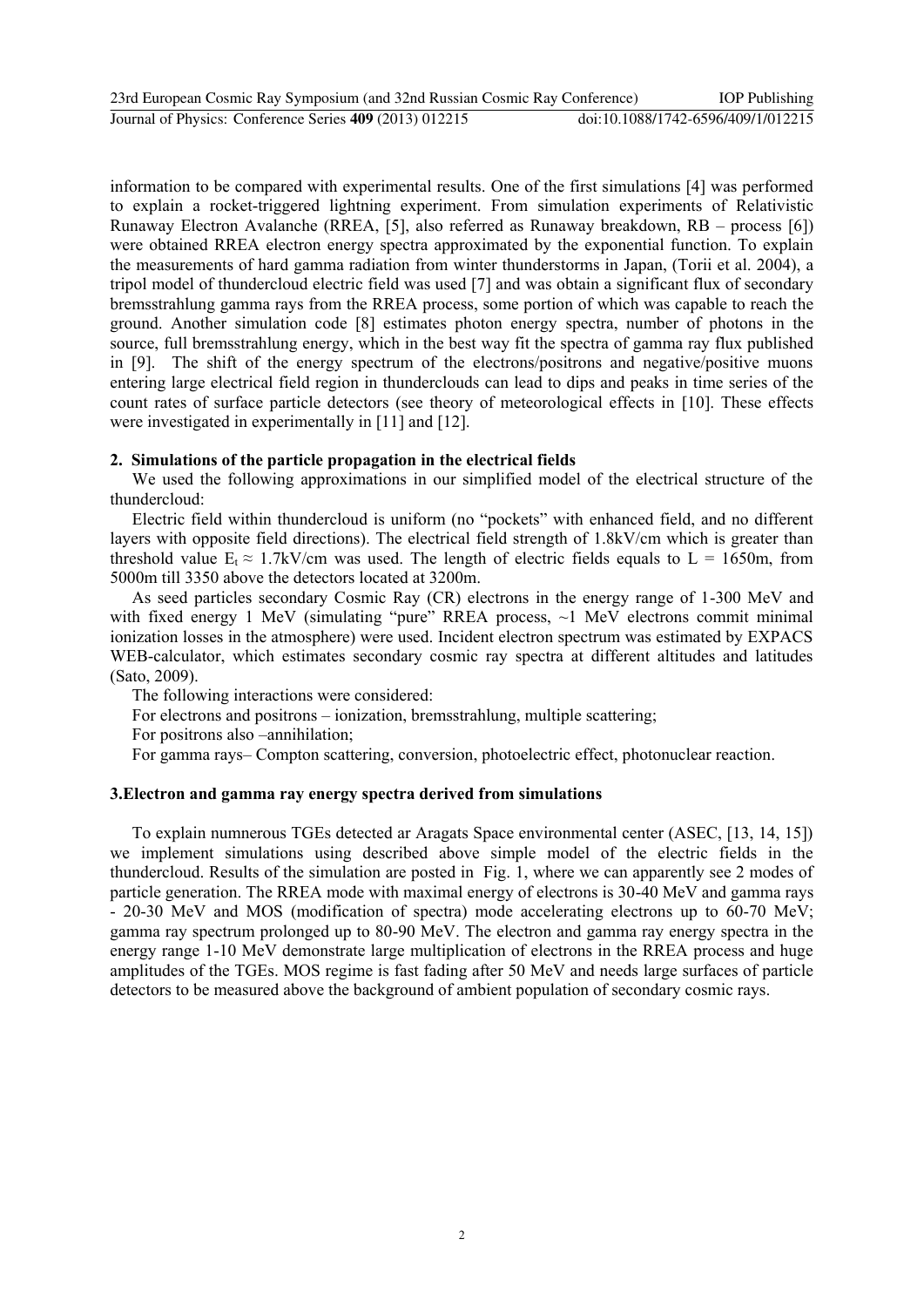

Figure 1. TGE electron and gamma ray spectra obtained from GEANT4 simulation of RREA process in electric field of 1.8 kV/cm with seed electrons 1-300 MeV.

The high-energy tail of the gamma ray spectrum is due to enhanced bremstrahlung radiation of the higher energy electrons traversing the electric field of the cloud. Because of highly enlarged radiation losses, high energy electrons cannot unleash the RREA, however, the additional flux of gamma rays radiated by these electrons can reach the mountain altitudes and be registered as small and modest enhancement over CR background.

To prove our hiphotesis on 2 component origin of TGE, we perform the same simulation with a fixed flux of 1 MeV seed electrons. The shape of electron and gamma ray spectra coincides with spectra obtained with 1-300 MeV electron seeds (exponential function – reflecting the particle multiplication in the avalanche process), however there are no high energy tails, see Figure 2. Thus, pure RREA process with chosen electrical field parameters cannot produce TGE electrons with energies above 30-40 MeV and gamma rays with energies above 20-30 MeV.



Figure 2. The electron and gamma energy spectra obtained in electric field of 1.8 kV/m prolonged from 5000 till 3400 m with 1 MeV electron as seeds.

To prove that MOS process can provide high-energy gamma rays we perform simulations of the electron propagation in the moderate electric field below RREA initiation threshold (1.5 kV/cm). In Figure 3 we see that only modification of the energy spectra of electrons can significantly enlarge the